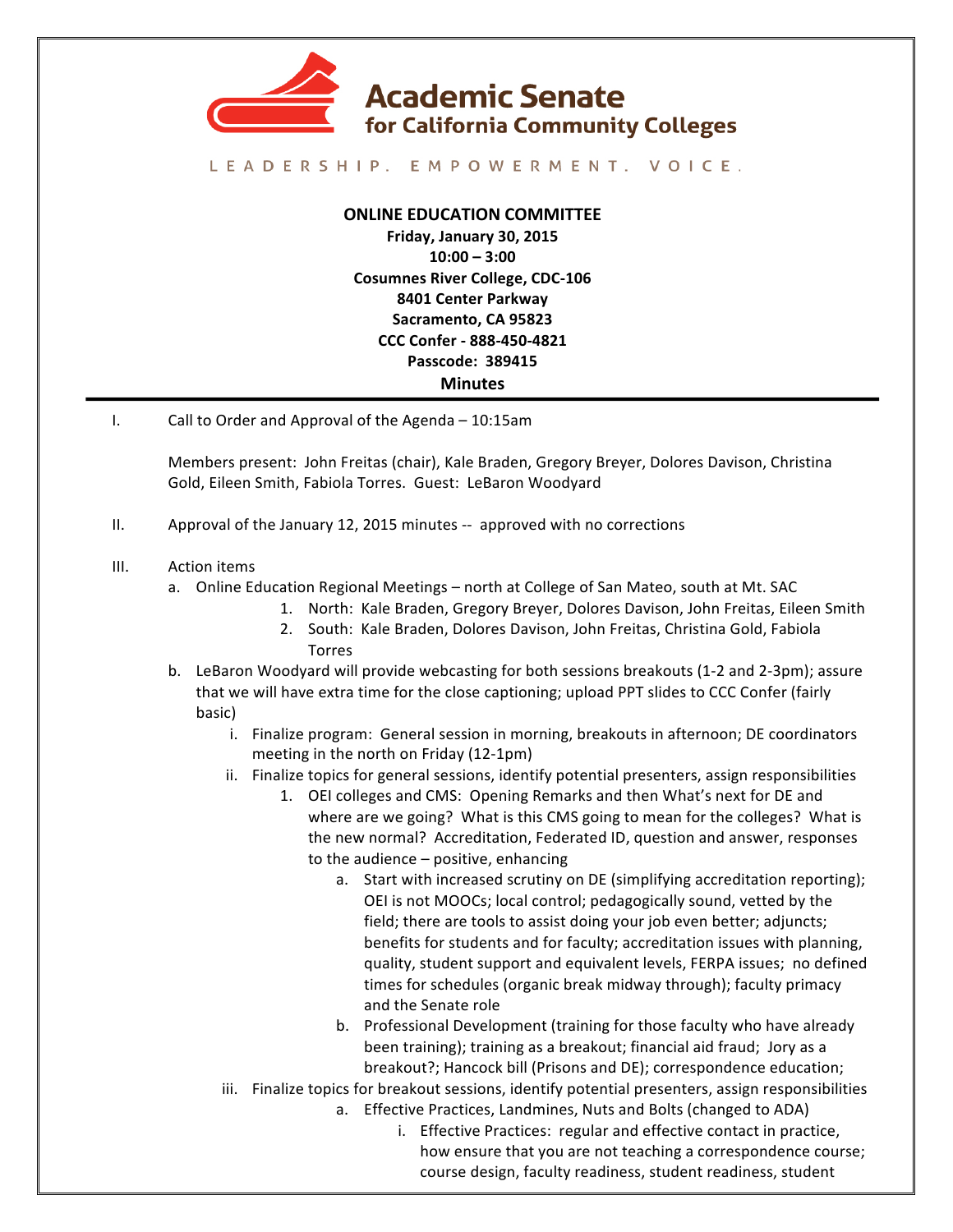retention, achievement gap, pedagogical training; Fabiola; Eileen, Kale

- ii. Landmines: What do you do if you have faculty using other CMS?; right of assignment; working with your union; evaluation; mindset about distance education; Christina; Greg, Dolores
- iii. ADA (difference between DE office versus DSPS); universal design; accessibility; difference between compliance and student success; floor versus ceiling for federal requirements and expectations; accessibility basics; Jayme; LeBaron, John
- iv. Reconvene most common questions; flash poll; inform future breakouts, etc; inform local senates as well as ASCCC; coming senate events;
- IV. Discussion items
	- a. Update from January 16 DE Coordinators meeting pending SARA legislation (LeBaron): refund complaints; protecting colleges from unscrupulous practices; drivers' license analogy; state will accept the quality of another institution across state lines; federal requirement vacated in 2011 regarding financial aid; DoE is revisiting this; where are we in California? We need legislation in order to participate in SARA; leg calendar is right now (in the hopper by 22 February); ICC have been tasked with representing the state's interests here; there is a meeting next week to discuss proposed language on a bill being sponsored by CSU; needs to be a state portal which will serve as a coordinating entity for the entire state which would have responsibility with regards to complaint as well as approval and review practice. WICHE SARA is out of Colorado but this would have to go through the state portal first; since there is no CPEC, we don't have an organization that could be the state portal because there is nothing established in legislation (the privates are the problem here); legislation is looking at identifying portal; limited responsibility for resolving complaints; introduced as a bill and will be debated conversations with D of Finance); interest in a version of CPEC 2, while others are completed opposed to the return of CPEC; bill gets this into the legislature in a formal way, but the negative is that it will go through the normal process and wouldn't be signed into law by the governor until 1 January 2016; LeBaron is hopeful that the language from the bill might be rolled into a trailer bill and therefore be effective 1 July 2015. Agency charged with being the portal agency would need resources in order to do so; is this added on to someone's existing job, is there additional funding; state fee structure to fund this; would be a reduced amount of money for many institutions but they would have to opt into SARA; who is going to pay for people who respond to complaints, take in applications, etc; will need to have a discussion regarding staffing; change in authorization because policies stop at the district level (exception = discrimination); CCCCO would have to be given explicit permission to handle complaints and other issues. LeBaron thinks bill needs to be sponsored by all four segments of higher education (CCC, CSU, UC, and privates/proprietaries). Structure proposed below:
		- 1. Portal
		- 2. 3 Public Entities
		- 3. Privates or proprietary schools
	- b. Update on Title 5 revision recommendations Went to Exec and David Morse will bring forward to CCCCO for information.
	- c. Status of assigned resolutions
		- i. Resolutions assigned in August Rostrum article on student success
		- ii. Resolutions assigned from fall plenary  $-$ 
			- 1. 7.07 F14 -- Aligning the definitions of distance education with the federal and state regulations;